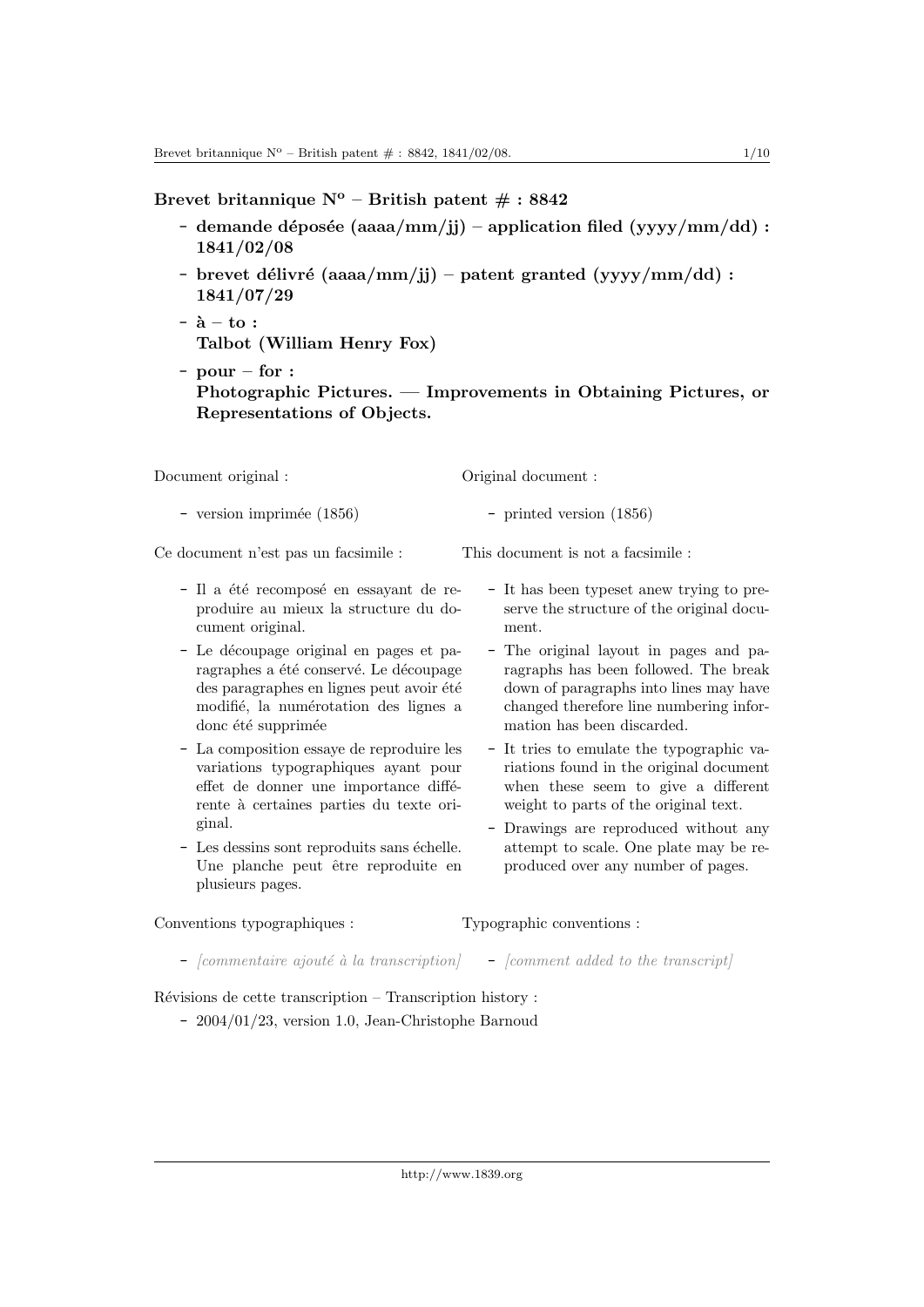

A.D.  $1841......$  N°  $8842$ .

## Photographic Pictures.

#### TALBOT'S SPECIFICATION AND DISCLAIMER.

TO ALL TO WHOM THESE PRESENTS SHALL COME, I, William Henry Fox Talbot, of Lacock Abbey, in the County of Wilts, Esquire, send greeting.

WHEREAS Her present most Excellent Majesty Queen Victoria, by Her Letters Patent under the Great Seal of Great Britain, bearing date at Westminster, the Eighth day of February, in the fourth year of Her reign, did, for Herself, Her heirs and successors, give and grant, unto me, the said William Henry Fox Talbot, Her especial licence, full power, sole privilege and authority, that I, the said William Henry Fox Talbot, my exors, admors, and assigns, or such others as I, the said William Henry Fox Talbot, my exors, admors, or assigns, should at any time agree with, and no others, from time to time and at all times during the term of years therein expressed, should and lawully might make, use, exercise, and vend, within England, Wales, and the Town of Berwick-upon-Tweed, my Invention of "IMPROVEMENTS IN OBTAINING PICTURES, OR REPRESENTATIONS OF OBJECTS;" in which said Letters Patent is contained a proviso, that I, the said William Henry Fox Talbot, shall cause a particular description of the nature of my said Invention, and in what manner the same is to be performed, to be inrolled in Her said Majesty's High Court of Chancery, within six calendar months next and immediately after the date of the said in part recited Letters Patent, as in and by the same, reference being thereunto had, will more fully and at large appear.

NOW KNOW YE, that in compliance with the said proviso, I, the said William Henry Fox Talbot, do hereby declare the nature of my said Invention,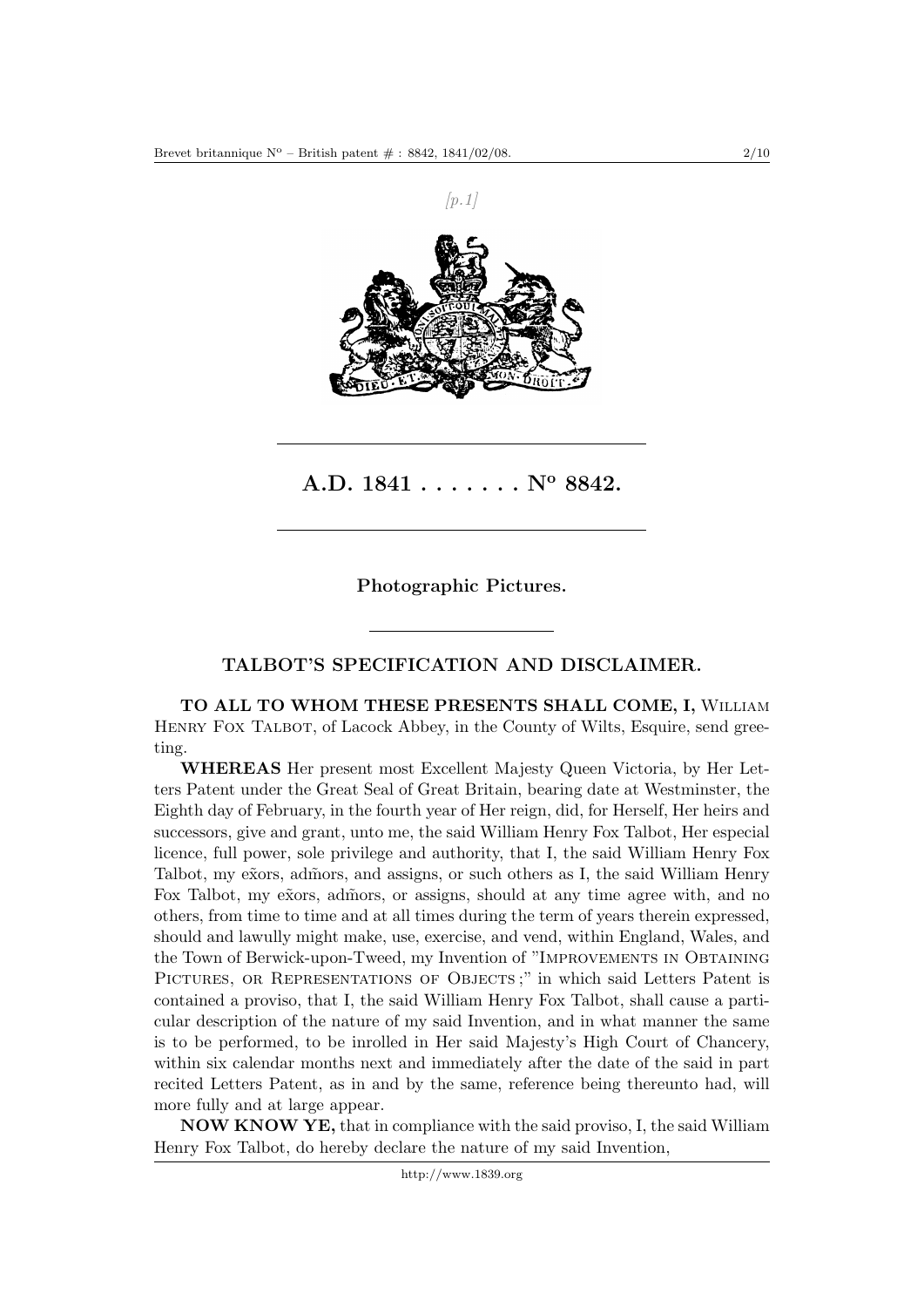$[p.2]$ 

### A.D. 1841.-N° 8842.

Talbot's Improvements in Obtaining Pictures, or Representations of Objects.

and the manner in which the same is to be performed, are fully described and ascertained in and by the following statement thereof (that is to say) :—

The first part of my Invention is a method of making paper extremely sensitive to the rays of light. For this purpose I select the best writing paper, having a smooth surface and a close and even texture.

First Part of the Preparation of the Paper.—I dissolve one hundred grains of crystallised nitrate of silver in six ounces of distilled water, I wash one side of the paper with this solution with a soft camel hair brusb, and place a mark upon that side by which to know it again. I dry the paper cautiously at a distant fire, or else I leave it to dry spontaneously in a dark place. Next, I dip the paper in a solution of iodide of potassium, containing five hundred grains of that salt dissolved in one pint of water, I leave the paper a minute or two in this solution, I then take it out and dip it in water, I then dry it lightly with blotting paper and finisb drying it at a fire ; or else I leave it to dry spontaneously ; all this process is best done in the evening by candle light. The paper thus far prepared may be called, for the sake of distinction, "iodized paper." This iodized paper is scarcely sensitive to light, but, nevertheless, it sbould be kept in a portfolio or some dark place till wanted for use ; it does not spoil by keeping any length of time provided it is kept in a portfolio, and not exposed to the light.

Second Part of the Preparation of the Paper.—This, second part is best deferred until the paper is wanted for use ; when that time is arrived, I take a sbeet of the iodized paper, and wash it with a liquid prepared in the following manner :—Dissolve one hundred grains of crystallised nitrate of silver in two ounces of distilled water, to this solution add one-sixth of its volume of strong acetic acid ; let this mixture be called A. Dissolve crystallized gallic acid in distilled water as much as it will dissolve (which is a very small quantity) ; let this solution be called B. When you wish to prepare a sheet of paper for use, mix together the liquids A and B in equal volumes. This mixture I shall call by the name of gallo-nitrate of silver. Let no more be mixed than is intended to be used at one time, because the mixture will not keep good for a long period. Then take a sheet of iodized paper and wash it over with this gallo-nitrate of silver with a soft camel hair brush, taking care to wash it on the the side which has been previously marked. The operation should be performed by candle light. Let the paper rest half a minute, and then dip it into water, then dry it lightly with blotting paper, and lastly, dry it cautiously at a fire, holding it a considerable distance therefrom. When dry the paper is fit for use, but it is advisable to use it within a few hours after its preparation.

(Note, that if it is used immediately the last drying may be dispensed with,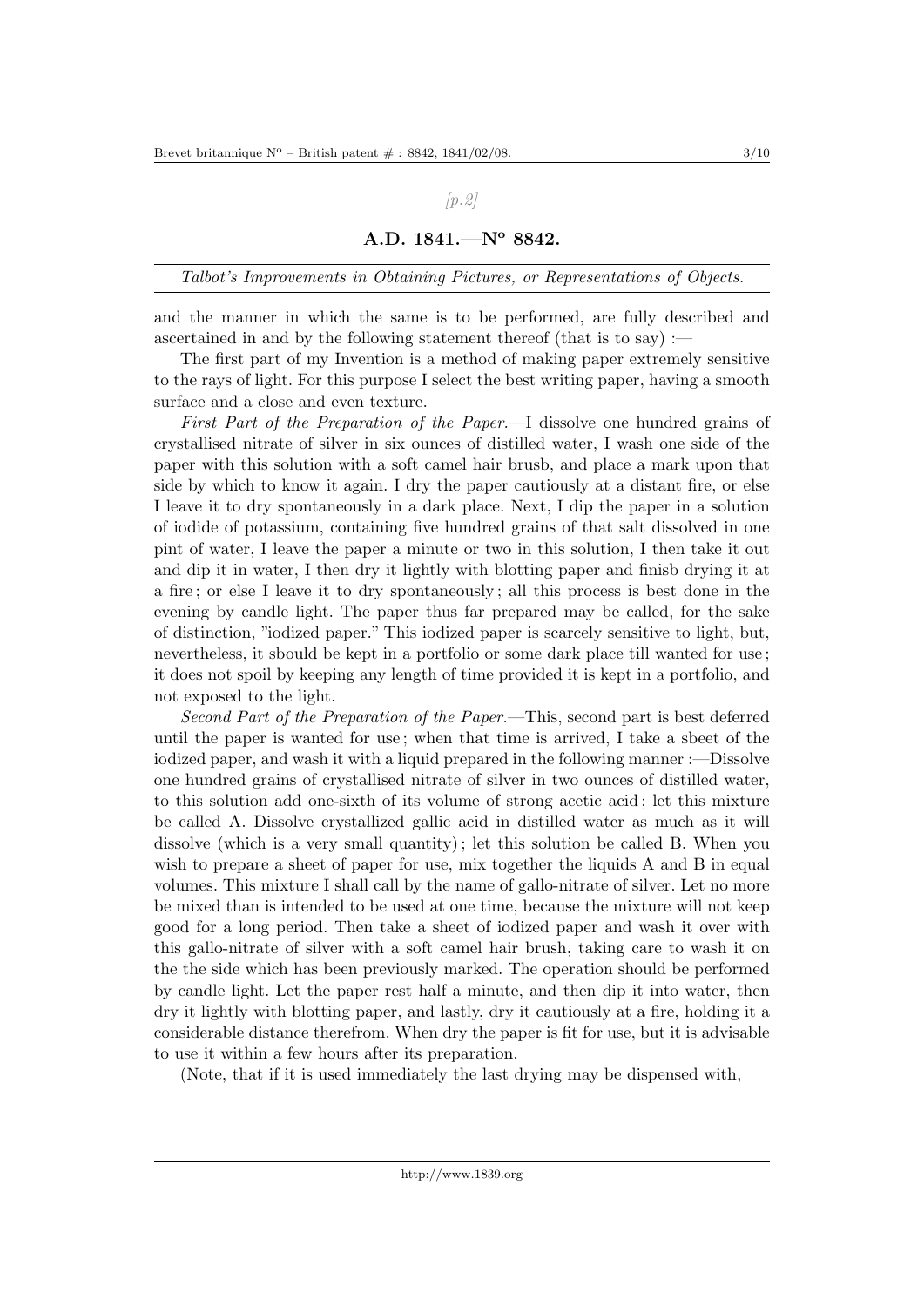### $[p,3]$

## A.D. 1841.-N° 8842.

Talbot's Improvements in Obtaining Pictures, or Representations of Objects.

and the paper may be used moist), (Note 2nd, instead of using a solution of gallic acid for the liquid B, the tincture of galls diluted with water may be used, but it is not so advisable.

Use of the Paper.—The paper thus prepared, and which I name "calotype paper," is placed in a camera obscura, so as to receive the image formed in the focus of the lens, of course the paper must be screened or defended from the light during the time it is being put into the camera. When the camera is properly pointed at the object, this screen is withdrawn, or a pair of internal folding doors are opened, so as to expose the paper for the reception of the image. If the object is very bright, or the time employed is sufficiently long, a sensible image is perceived upon the paper when it is withdrawn from the camera. But when the time is short, or the objects dim, no image whatever is visible upon the paper, which appears entirely blank. Nevertheless, it is impressed with an invisible image ; and I have discovered the means of causing the image to become visible. This is perfomed as follows :—I take some gallo-nitrate of silver, prepared in the manner before directed, and with this liquid I wash the paper all over with a soft camel hair brush, I then hold it before a gentle fire, and in short time (varying from a few seconds to a minute or two), the image begins to appear upon the paper. Those parts of the paper upon which light has acted the most strongly become brown or black, while the parts on which light has not acted remain white. The image continues to strengthen and grow more and more visible during some time. When it appears strong enough, the operation should be terminated and the picture fixed.

The Fixing Process.—In order to fix the picture thus obtained, I first dip it into water, I then partly dry it with blotting paper, and then wash it with a solution of bromide of potassium, containing one hundred grains of that salt dissolved in eight or ten ounces of water. The picture is then washed with water, and then finally dried. Instead of bromide of potassium, a strong solution of common salt may be used, but it is less advisable. The picture thus obtained will have its lights and shades reversed with respect to the natural objects ; videlicet, the lights of the objects are represented by shades, and vice versa<sup>3</sup>. But it is easy from this picture to obtain another, which shall be conformable to nature ; videlicet, in which the lights shall be represented by lights, and the shades by shades. It is only necessary for this purpose to take a second sbeet of sensitive calotype paper, and place it in close contact with the first, upon which the picture has been formed. A board is put beneath them and a sheet of glass above, and the whole is pressed into close contact by screws. Being then placed in sunshine, or daylight, for a short time, an image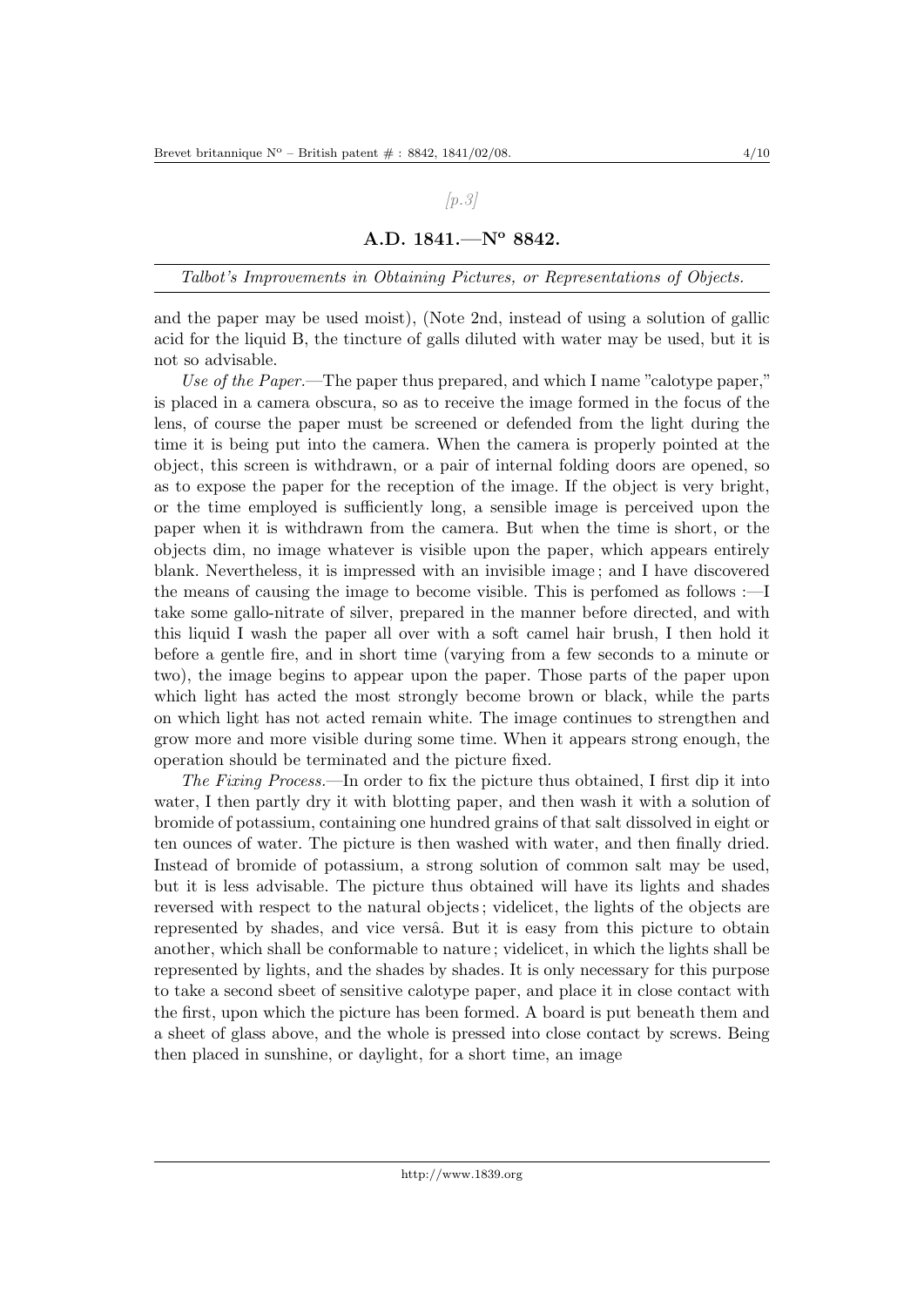$[p.4]$ 

# A.D. 1841.-N° 8842.

#### Talbot's Improvements in Obtaining Pictures, or Representations of Objects.

or copy is formed upon the second sheet of paper. This image or copy is often invisible at first, but the image may be made to appear in the same way that has already be stated. But, I do not recommend that the copy should be taken on calotype paper, on the contrary, I would advise that it should be taken on common photographic paper. This paper is made by washing good writing paper first with a weak solution of common salt, and next with a solution of nitrate of silver, since it is well known, having been freely communicated to the public by myself, in the year One thousand eight hundred and thirty-nine, and that it forms no part of the present Invention, I need not describe it here more particularly ; although it takes a much longer time to obtain a copy upon this paper than upon calotype paper, yet the tints of the copy are generally more harmonious and agreeable. On whatever paper the copy is taken, it should be fixed in the way already described. After a calotype picture has furnished a good many copies, it sometimes grows faint, and the subsequent copies are inferior. This may be prevented by means of a process which revives the strength of the calotppe pictures. In order to this, it is only necessary to wash them by candle light with gallo-nitrate of silver, and then warm them. This causes all the shades of the picture to darken considerably, while the white parts are unaffected. After this the picture is, of course, to be fixed a second time. The picture will then yield a second series of copies, and a great number of them may frequently be made.

(Note.—In the same way in which I have just explained that a faded calotype picture may be revived and restored, it is possible to strengthen and revive photographs which have been made on other descriptions of sensitive photographic paper; but these are inferior in beauty, and, moreover, the result is less to be depended upon ; I therefore do not recommend them.

The next part of my Invention consists in a mode of obtaining positive photographic pictures, that is to say, photographs ,in which the lights of the object are represented by lights, and the shades by shades. I have already described how this may be done by a double process ; but I shall now describe the means of doing it by a single process. I take a sheet of sensitive calotype paper, and expose it to daylight until I perceive a slight but visible discoloration or browning of its surface. This generally occurs in a few seconds. I then dip the paper into a solution of iodide of potassium, of the same strength as before, videlicet, five hundred grains to one pint of water. This immersion apparently removes the visible impression caused by the light (nevertheless, it does not really remove it, for if the paper were to now be washed with gallo-nitrate of silver it would speedily blacken all over). The paper when taken out of the iodide of potassium is dipped in water, and then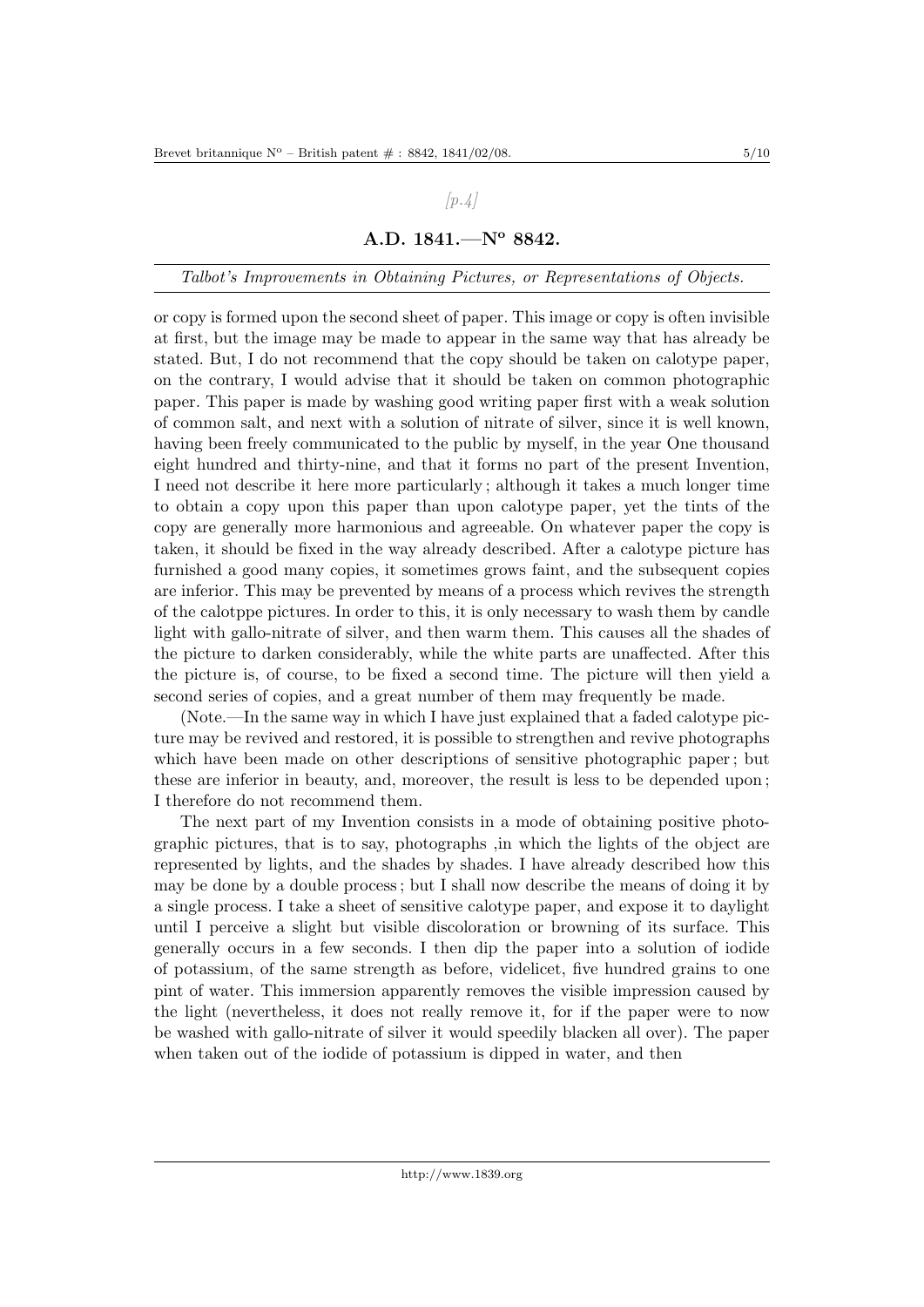$[p, 5]$ 

### A.D. 1841.-N° 8842.

#### Talbot's Improvements in Obtaining Pictures, or Representations of Objects.

lightly dried with blotting paper, it is then placed in the focus of a camera obscura which is pointed at an object ; after five or ten minutes the paper is withdrawn and washed with gallo-nitrate of silver, and warmed as before directed ; an image will then appear of a positive kind, namely, representing the lights of the object by lights, and the shades by shades. Engravings may be very well copied in the same way, and positiye copies or them obtained at once (reversed, however, from right to left). For this purpose a sheet of calotype paper is taken and held in daylight to darken it as before mentioned but for the present purpose it should be more darkened than if it were intended to be used in the camera obscura. The rest of the process is the same. The engraving and the sensitive paper should be pressed into close contact with screws, or otherwise, and placed in the sunshine, which generally effects the copy in a minute or two ; this copy, if it is not sufficiently distinct, must be rendered visible, or strengthened with the gallo-nitrate or silver, as before described.

I am aware that the use of iodide of potassium for obtaining positive photographs has been recommended by others, and I do not claim it here by itself as a new Invention, but only when used in conjunction with the gallo-nitrate of silver, or when the pictures obtained are rendered visible or strengthened subsequently to their first formation. In order to take portraits from the life, I prefer to use for the object glass of the camera a lens whose focal length is only three or four times greater than the diameter of the aperture. The person whose portrait is to be taken should be so placed that the head may be be as steady as possible, and the camera being then pointed at it, an image is received on the sensitive calotype paper. I prefer to conduct the process in the open air, under a serene sky, but without sunshine ; the image is generally obtained in half a minute or a minute. If sunshine is employed, a sheet of blue glass should be used as a screen to defend the eyes from too much glare, because this glass does not materially weaken the power of the chemical rays to affect the paper. The portrait thus obtained on the calotype paper is a negative one, and from this a positive copy may be obtained in the way already described.

I claim, first, the employing gallic acid or tincture of galls, in conjunction with a solution of silver, to render paper which has received a previous preparation more sensitive to the action of light.

Secondly, the making visible pbotographic images upon paper, and the strengthening such images when already faintly or imperfectly visible by washing them with liquids which act upon those parts of the paper which have been previously acted upon by light.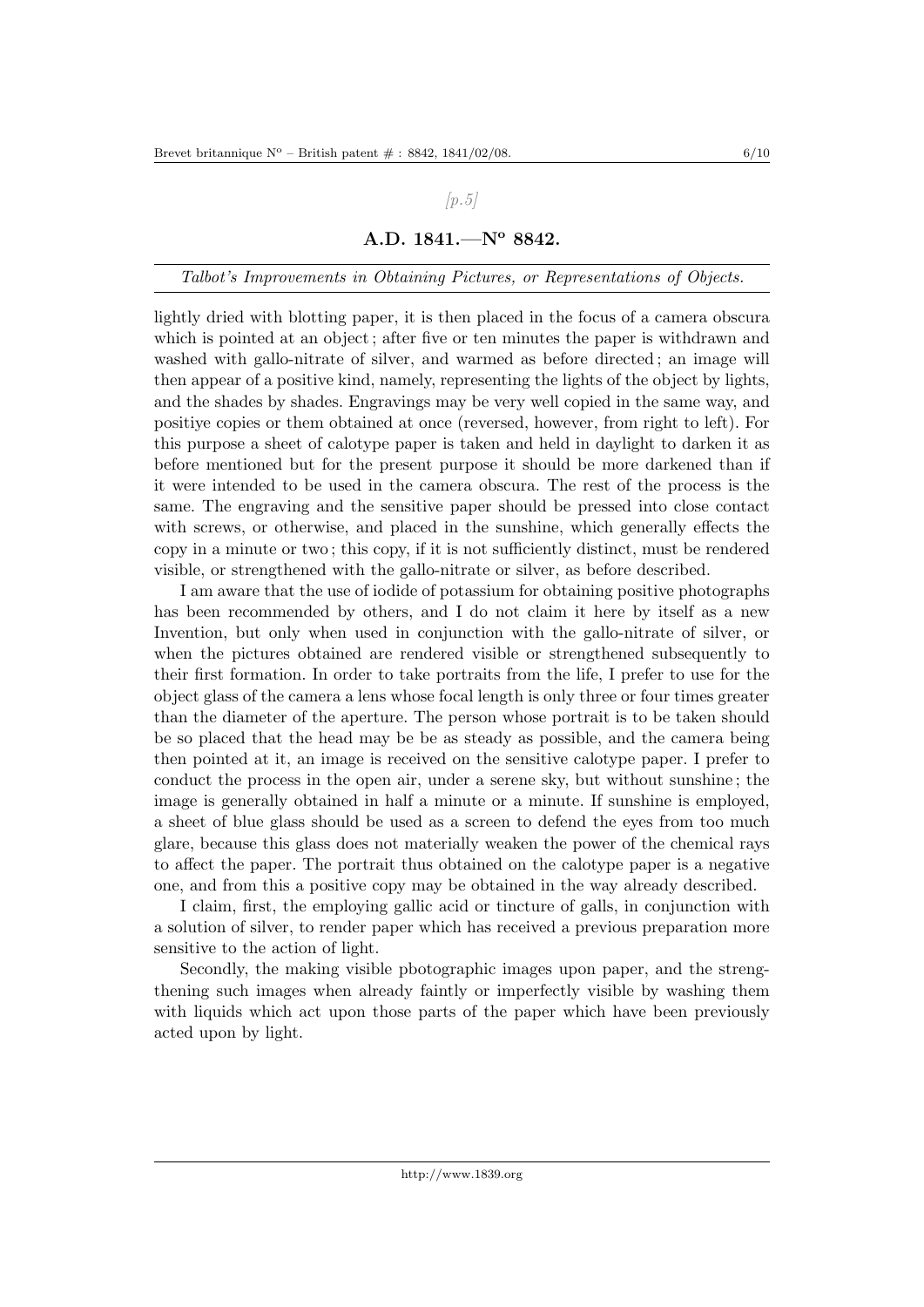$[p,6]$ 

### A.D. 1841.-N° 8842.

Talbot's Improvements in Obtaining Pictures, or Representations of Objects.

Thirdly, the obtaining portraits from the life by photographic means upon paper. Fourthly, the employing bromide of potassium, or some other soluble bromide, for fixing the images obtained.

The next part of my Invention is a method of obtaining photogenic images upon copper. For this purpose I take a plate of polished copper, and expose it to the vapour of iodine or bromine, or of these two substances united, or of either of them, in union with chlorine ; or else I dip the plate of copper into a solution of some of the above-mentioned substances in alcohol, ether, or another convenient solvent. By this means the copper surface becomes sensitive to light ; a photogenic image is then to be formed upon it in the usual manner. The plate is then to be exposed to the vapour of sulphuretted hydrogen, or of one of the liquid hydro-sulphurets. This vapour produces various colors upon the surface of the copper, but it acts differently or produces a different color on those parts of the surface which have been exposed to light, and on those which have not been so exposed, consequently a colored photogenic image is obtained, and as this image is not destroyed by a subsequent exposure to light, no further fixing process is requisite. Instead of the vapour of sulphuretted hydrogen, other vapours or liquid solutions which color the surface of copper (as, for instance, iodine, bromine, and chlorine) may be employed, but with less advantage.

With respect, to this branch of my Invention, I claim the above-mentioned methods of rendering a surface of copper sensitive to light, and the method of rendering the photogenic image colored and permanent by subsequent exposure to vapours or liquids, which act differently on those parts of the surface that have been exposed and those not exposed to light.

The next part of my Invention is as follows :—A smooth surface of steel, platina, or other suitable metal, is coated with an extremely thin layer of silver ; the silver is then made sensitive to light by the methods now well known, and a photogenic image is received upon it ; the plate, with the image, is then placed in a horizontal position, and a solution of acetate of lead in water is poured upon it ; a galvanic current is then made to pass through the plate and the solution, which causes a colored film to precipitate upon the plate.

With respect to this branch of my Invention, I claim the application of the colored films produced by a solution of lead when acted on by galvanism to the purpose of obtaining photogenic images, which are colored or otherwise diversified.

The next part of my Invention is a method of obtaining very thin silver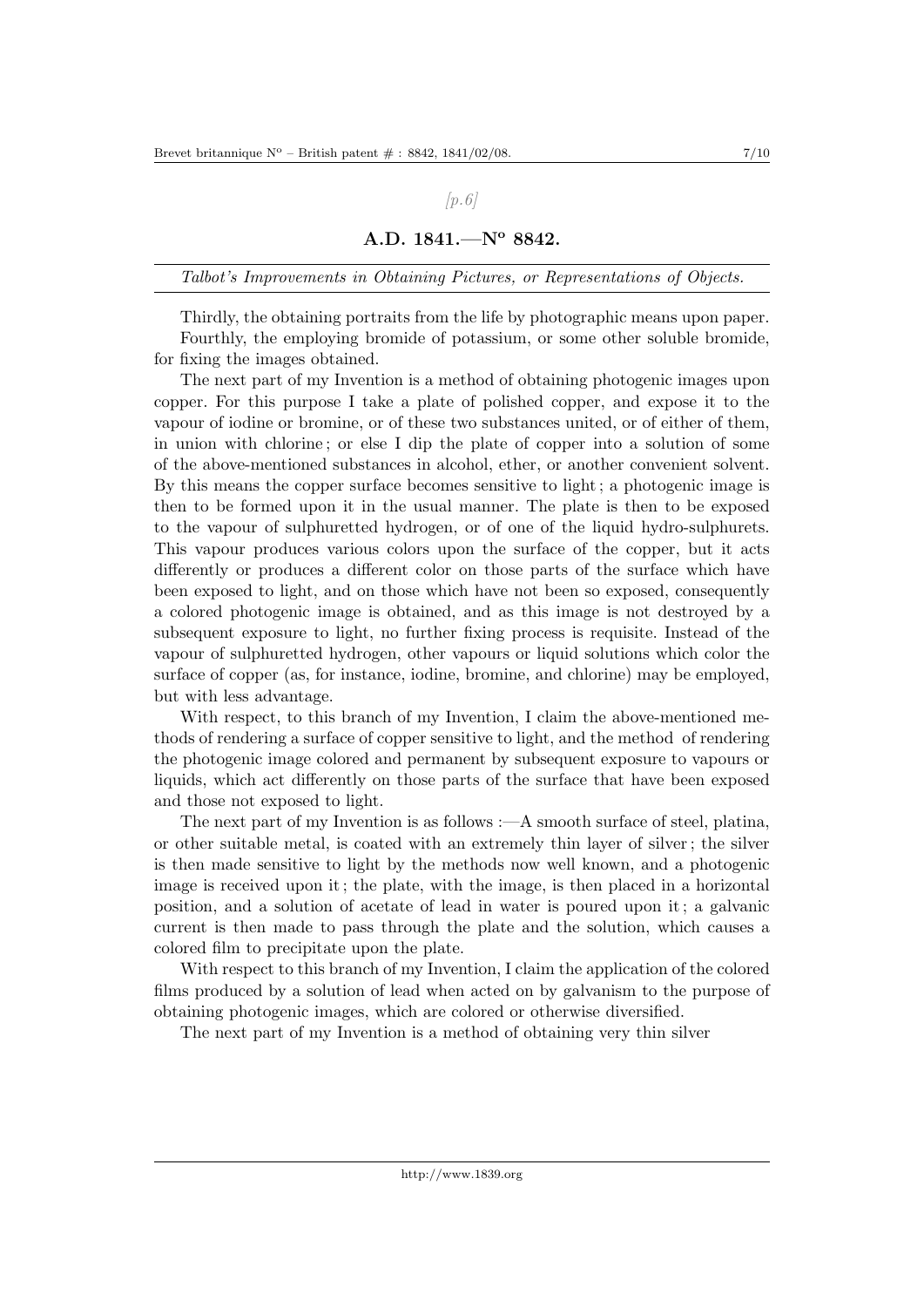$[p, \gamma]$ 

# A.D. 1841.-N° 8842.

Talbot's Improvements in Obtaining Pictures, or Representations of Objects.

plates or surfaces, for the purpose of economy in the processes of photography in which such are used, and also for the greater convenience of transport in travelling. For this purpose, I precipitate on a polished metal plate a thin layer of copper, by the galvanic process now well known by the name of electrotype ; I then cement or glue a sheet of paper or card to the back of the layer of copper, and when it is dry I remove the paper with the layer of copper adhering ; this copper is then silvered by dipping it into any suitable solution of silver.

The last part of my Invention consists in transferring pbotogenic images from paper to metal. In order to this the metallic surface is made sensitive to light ; the paper photograph is then placed on it with a sheet of glass in front, and the whole is pressed into firm contact by screws, or otherwise, and exposed to sunshine. A photograph on metal is thus obtained, which is afterwards to be fixed, and to be otherwise treated according to the effect intended to be obtained.

I have already described the means of transferring the image of one description of sensitive paper to another description of sensitive paper, and with respect to this branch of my invention, I claim the transferring photogenic pictures obtained upon sensitive paper to a metallic surface, or to a different kind or quality of sensitive paper ; I do not confine myself to the precise weights and measure of the substances employed in these processes which I have mentioned, since they may be varied according te circumstances ; but I have mentioned those which I have found on the whole to be the most convenient.

In witness whereof, I, the said William Henry Fox Talbot, have hereunto set my hand and seal, the Twenty-ninth day of July, One thousand eight hundred and forty-one.

#### WILLIAM HENRY (L.S.) FOX TALBOT.

AND BE IT REMEMBERED, that on the Twenty-ninth day of July, in the year of our Lord l841, the aforesaid William Henry Fox Talbot came before our said Lady the Queen in Her Chancery, and acknowledged the Specification aforesaid, and all and every thing therein contained and specified, in form above written. And also the Specification aforesaid was stamped according to the tenor of the Statute made for that purpose.

Inrolled the Seventh day of August, in the year of our Lord eight hundred and forty-one.

Horne.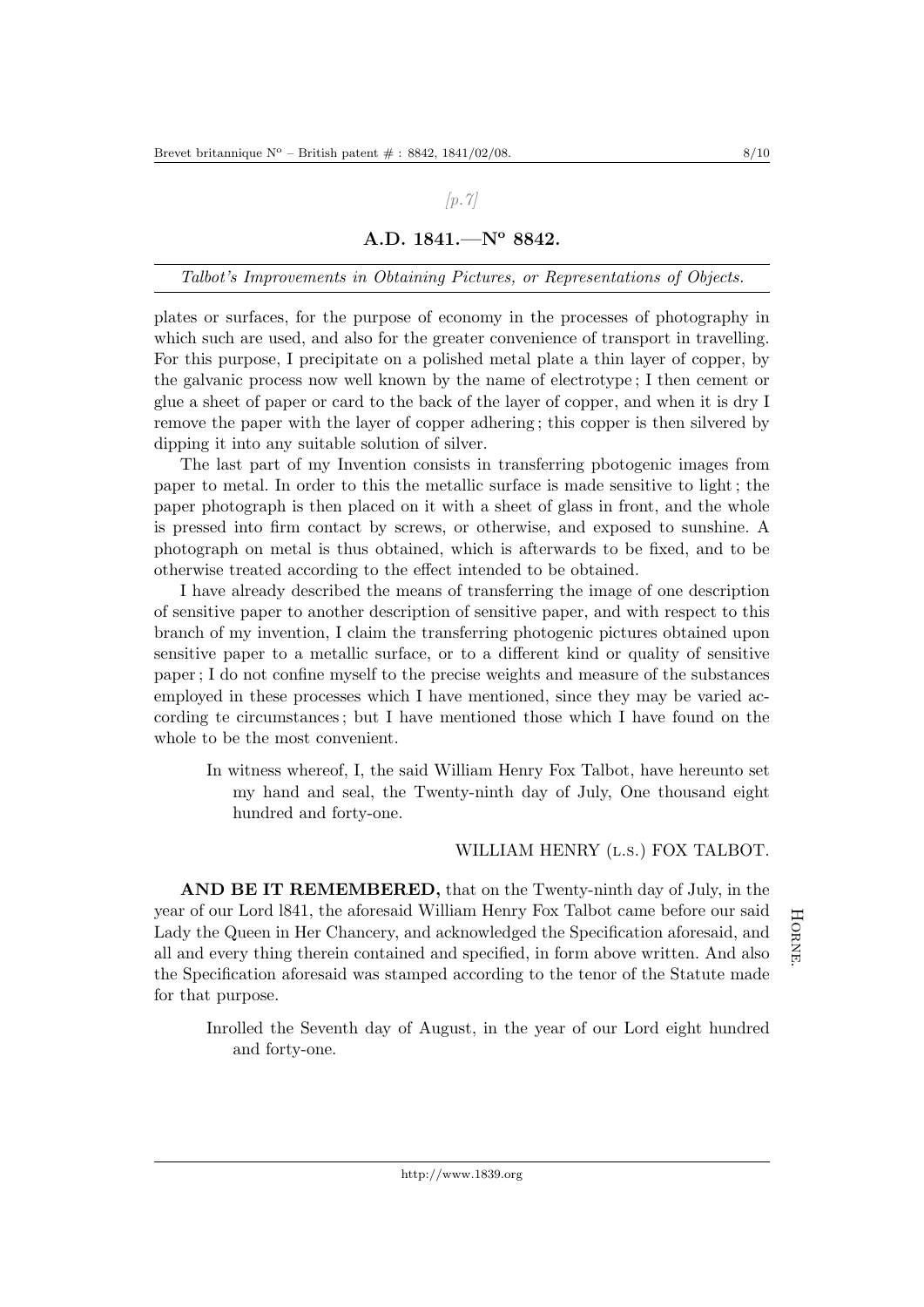$[p, 8]$ 

# A.D.  $1841 - N^{\circ} 8842$ .

Talbot's Improvements in Obtaining Pictures, or Representations of Objects.

# DISCLAIMER.

**In the flutter** of a Patent granted to William Henry Fox Talbot, of Lacock Abbey, in the County of Wilts, Esquire, for his Invention of "Improvements in Obtaining Pictures, or Representations of Objects," bearing date at Westminster, the Eiğhth February, One thousand eight hundred and forty-one, to which a Specification was duly enrolled.

DISCLAIMER proposed to be filed by the said William Henry Fox Talbot, pursuant to the provisions of the Statutes in that behalf, that is to say :-

I, the said William Henry Fox Talbot, do hereby disclaim the following part of the said Specification, that is to say, the part thereof commencing with the words, "The next part of my Invention is a method of obtaining photogenic images upon copper," and extending from those words and including the same continuously to the end of the said Specification. My reasons for such Disclaimer are, that the parts of my said Invention so disclaimed being of a separate character, and independant of the first and principal part of my said Invention, as described in the said Specification, and more of a scientific than a practical nature. I am advised that in any action brought for an imfringement of the said Patent objections may be raised, which would require evidence to be adduced in support respectively of those parts of my said Invention which I disclaim, thereby adding to the expense and difficulty of such action; and therefore, although I still fully believe that I am the first and true Inventor of the said parts of the said Invention, yet I consider it advisable to disclaim them, as aforesaid.

In witness whereof, I, the said William Henry Fox Talbot have hereunto set my hand and seal, this Sixth day of March, in the year of our Lord One thousand eight hundred and fifty-four.

W. H. F. TALBOT. (L.S.)

To the Clerk of the Patents of England.

This is to certify, That William Henry Fox Talbot, of Lacock Abbey, in the County of Wilts, Esquire, has applied to me for leave to file with you the above written Disclaimer of a certain Invention for which Letters Patent were

http://www.1839.org